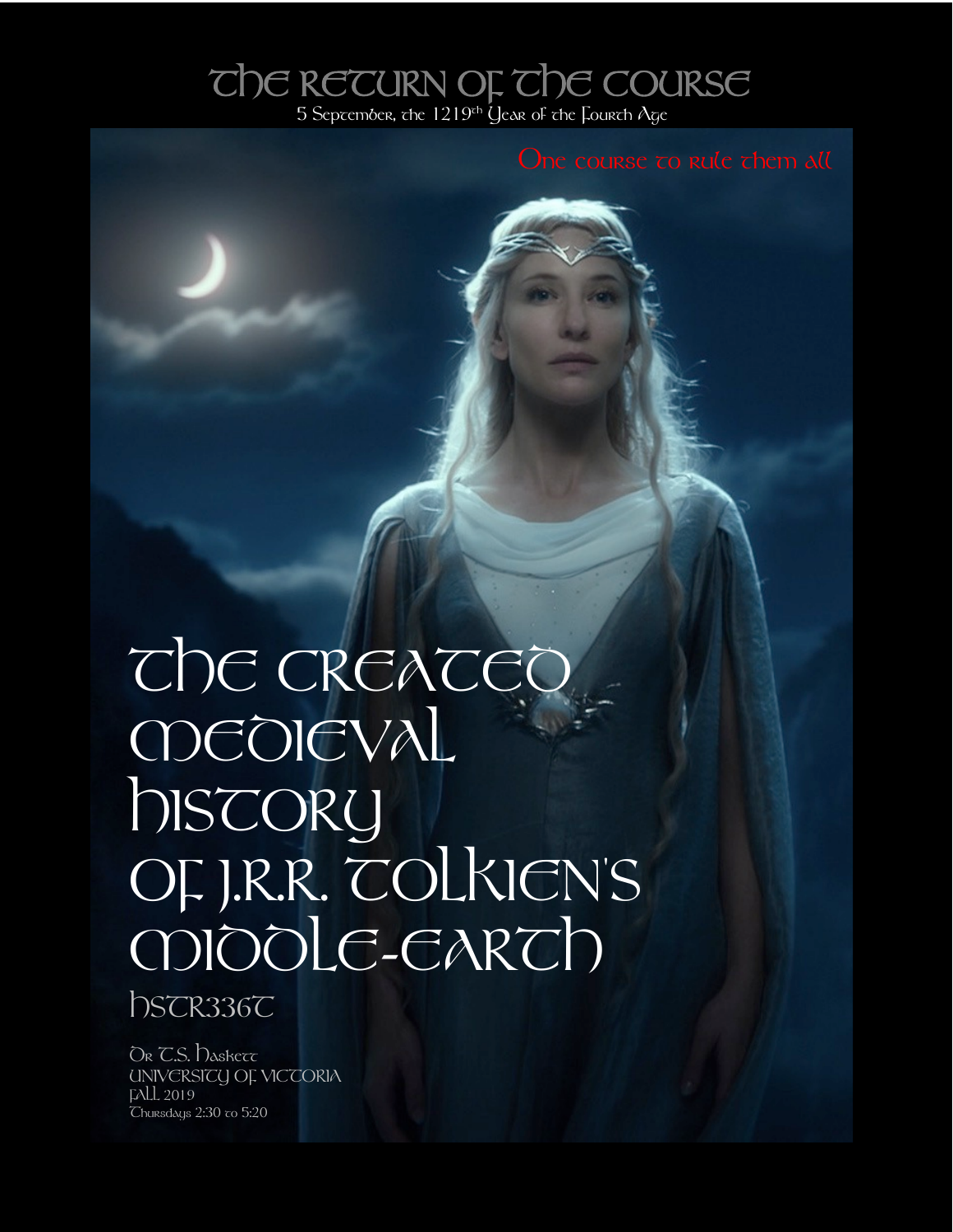CDuch that once was is lost, for none now live who remember it. And some things that should not have been Forgotten were lost.

History became Legend. Legend became Myth.

### The WORLD IS CHANGED

 $\lambda$ nd then this course was built by the  $C$ ldar, that legend and myth might once more become history.